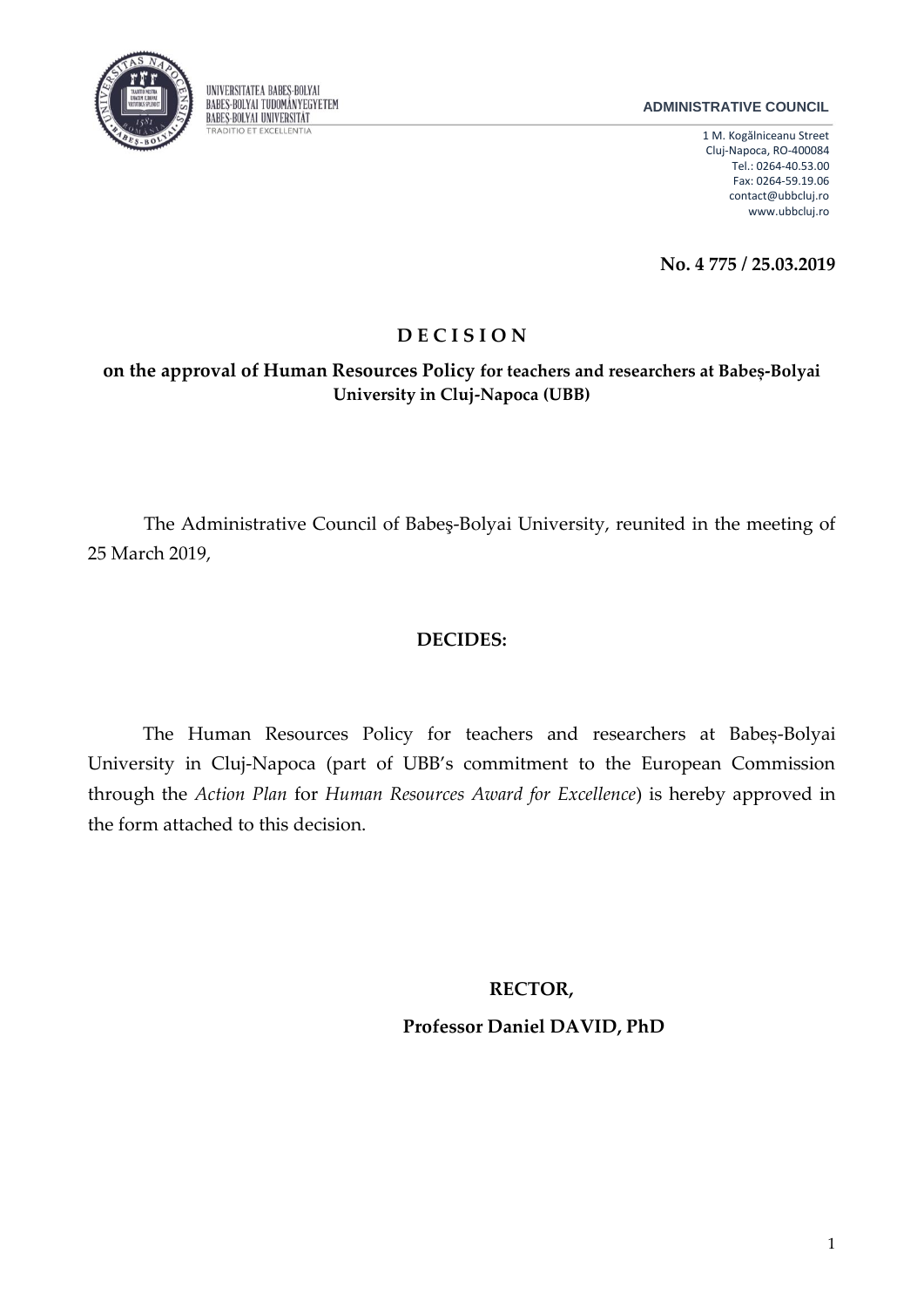

#### **ADMINISTRATIVE COUNCIL**

1 M. Kogălniceanu Street Cluj-Napoca, RO-400084 Tel.: 0264-40.53.00 Fax: 0264-59.19.06 contact@ubbcluj.ro www.ubbcluj.ro

### **Addendum to Administrative Council Decision No. 4 775 / 25.03.2019**

**Human Resources Policy**

**for teachers and researchers at Babeș-Bolyai University in Cluj-Napoca (part of UBB's commitment to the European Commission through the** *Action Plan* **for** *Human Resources Award for Excellence***)** 

### **I. Context and purpose of the strategy**

Having regard to the declaration of commitment to compliance with the *European Charter for Researchers* and the *Code of Conduct for the Recruitment of Researchers* adopted by the Babeș-Bolyai University of Cluj-Napoca (UBB) on the 25<sup>th</sup> of October 2018, it is necessary to upgrade the regulatory framework, to monitor and evaluate the human resources in teaching/research areas. This update aims to implement, within UBB, the reference framework set by the two documents issued by the European Commission.

By adopting the Charter and Code, UBB acknowledges the importance of the European Union's standards and policies in academia, reiterating that a dynamic, new, and progressive approach, rooted in UBB's tradition of excellence, is the cornerstone for research quality, its reflection in the didactic process and dissemination by way of innovative community services.

As an academic institution of excellence, the alignment of institutional strategies with fundamental documents of the international academic community reflects BBU's ongoing focus, not only for enhancing the career prospects for researchers and teaching staff, but also for an inclusive development of a common European system in line with attractiveness, competitiveness, and mobility.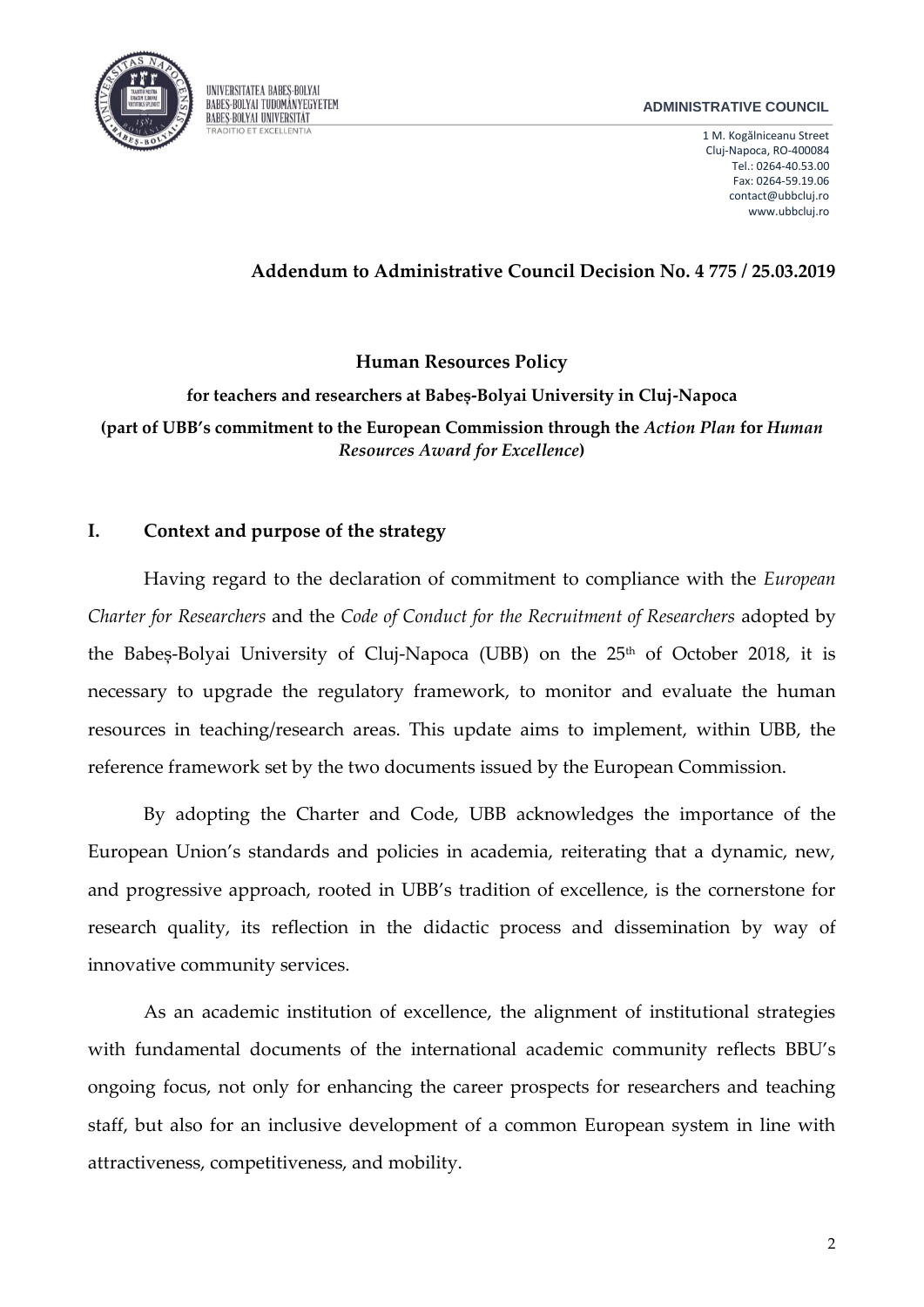

UNIVERSITATEA BABEȘ-BOLYAI **BABES-BOLYAI TUDOMÁNYEGYETEM BABES-BOLYAI UNIVERSITÄT** 

1 M. Kogălniceanu Street Cluj-Napoca, RO-400084 Tel.: 0264-40.53.00 Fax: 0264-59.19.06 contact@ubbcluj.ro www.ubbcluj.ro

The current strategy is drawn up in accordance to the documents adopted by the UBB Senate, which attest to the ongoing need to upgrade the internal procedures and performance indicators of a *world-class* university: *Research-Development-Innovation Strategy (RDI) at UBB - 2016-2020, UBB Strategic Plan 2016-2020*, *Babeș-Bolyai University Human Resources Strategy*, respectively.

### **II. Objectives**

### **II.1.** *General objectives*

- recruiting, retaining and stimulating high-performing researchers and teachers, leading to an enhanced UBB academic standing;
- ensuring and reinforcing a long-term infrastructure for the researchers' development at all stages of their careers;
- establishing a system that promotes equal opportunity and gender representation;
- promoting career opportunities and exposure for young researchers;
- stimulating researchers' mobility in line with the standards of the current global knowledge dynamic.

### **II.2.** *Specific objectives*

- establishing a methodological framework for recruitment and evaluation in teaching and research careers that ensures an open, effective, efficient, and integrated working environment;
- institutional support for flexible career opportunities, in line with UBB's scientific and educational priorities and concerns, as well as those of its employees;
- ensuring an institutional environment that offers frameworks for equal opportunities and gender equality for teaching staff and researchers;
- establishing a procedural framework to promote mobility in the teaching and research processes.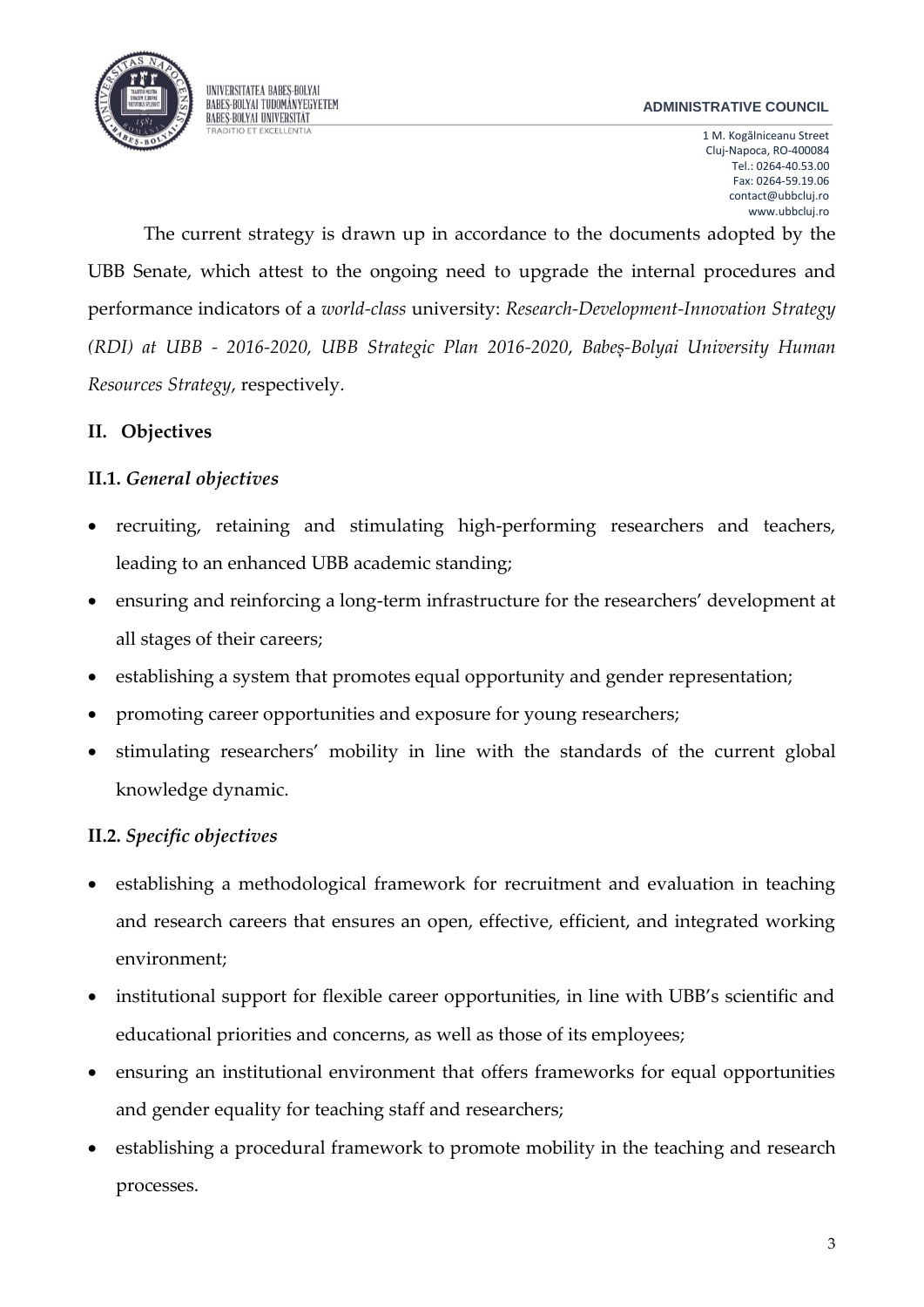

1 M. Kogălniceanu Street Cluj-Napoca, RO-400084 Tel.: 0264-40.53.00 Fax: 0264-59.19.06 contact@ubbcluj.ro www.ubbcluj.ro

## **III. Principles**

- *Freedom of research* will be accomplished by acknowledging the expansion of scientific knowledge frontiers, ensuring freedom of thought and speech, and adhering to basic values and ethical standards recognised globally and corresponding to the disciplines and codes of ethics in effect at UBB.
- Plagiarism is not tolerated as an academic practice in the European Union, therefore the idea of *professional obligation* entails making an effort to generate research that is both relevant to society and original.
- *Professional attitude* refers to teachers' and researchers' responsibility to understand and be aware of the strategic goals governing the relevant research environment and funding mechanisms, while following all appropriate regulations before commencing research or accessing available resources.
- *Following good research practices* aims to enact safe working methods in compliance with national and international regulations, including taking the required precautions for health/safety and retrieving data from computer-related technical accidents. Furthermore, researchers must ensure that the methods of data collection and analysis, as well as the specifics of the data, are available for internal and external audit at the request of the relevant authorities.
- *Public engagement* requires researchers and teaching staff to ensure that their activities are disseminated to society to an audience as diverse as possible, so that non-specialists can understand them, resulting in the integration of academic expertise in the economic, political, and social spheres.
- S*upervision and coordination* aim to raise awareness of the complexity of these activities at UBB, whilst developing the scale of mentorship, career counselling, project *management*, and scientific communication.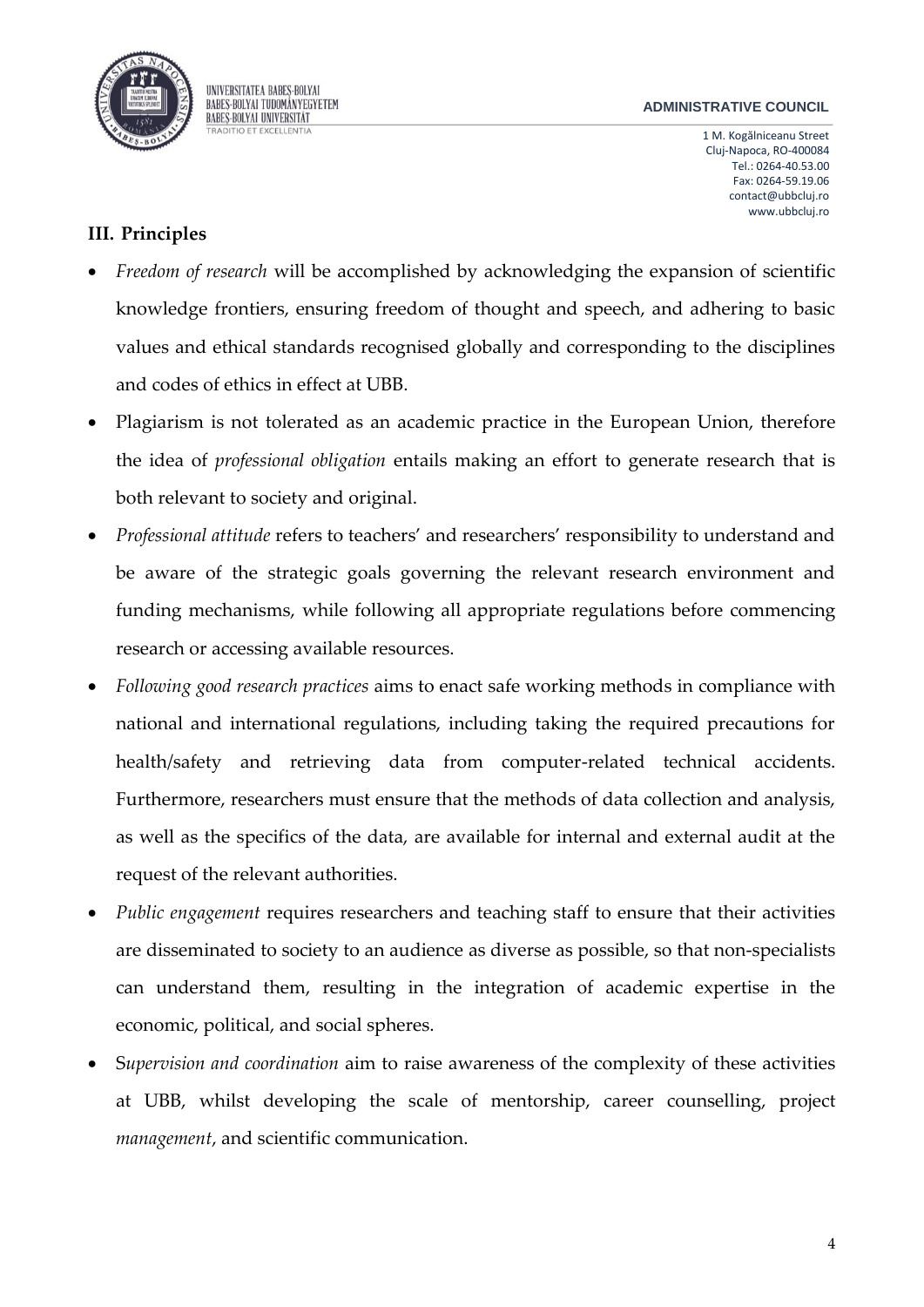

1 M. Kogălniceanu Street Cluj-Napoca, RO-400084 Tel.: 0264-40.53.00 Fax: 0264-59.19.06 contact@ubbcluj.ro www.ubbcluj.ro

- *Continuous professional development* refers to the ambition for continuous training through constant upgrade and improvement of specific expertise and skills.
- Subject to double subordination according to art. 69 (2) of the UBB Charter, applicants for the positions of teachers and researchers in the Faculties of Theology must submit their diocese's approval.

## **IV. Directions for action**

## *IV.1. Strengthening the infrastructure*

- *Adequate logistics*. UBB ensures the development of a stimulating research environment, which offers adequate equipment, facilities, and opportunities, including remote collaboration between networks of researchers.
- *Legislative framework in accordance with European regulations and standards.* UBB ensures that national or sectoral regulations concerning health and safety in research and teaching are observed, and that resources are distributed in compliance with the contracted work plan.
- *Dynamic framework for the development of teaching and research.* UBB encourages employees to pursue diverse career interests by transitioning from an independent, discipline-centred model to an integrated network model designed around thematic research nodes that involve researchers from different venues in a proactive partnership within various centres and departments.
- *Reinforcing the excellence academic unit STAR-UBB Institute*, in order to enhance the methodological pluriperspectivity and granting of funding and logistical support in order to achieve scientific results with significant importance at EU level, to increase UBB's institutional exposure as well as the research impact in the socioeconomic sector.

## **IV.2.** *Working conditions*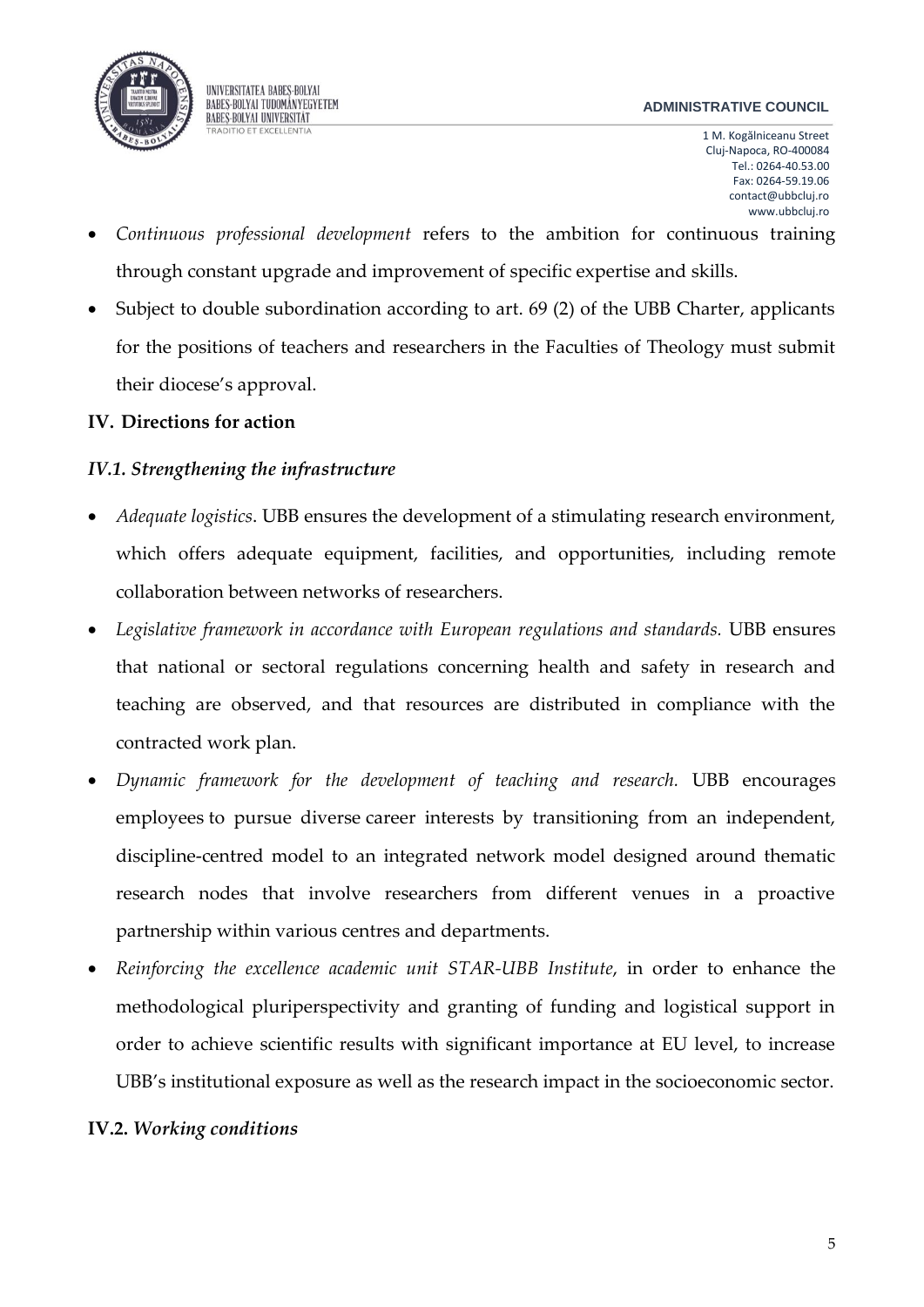

UNIVERSITATEA BABEȘ-BOLYAI **BABES-BOLYAI TUDOMÁNYEGYETEM BABES-BOLYAI UNIVERSITÄT** 

1 M. Kogălniceanu Street Cluj-Napoca, RO-400084 Tel.: 0264-40.53.00 Fax: 0264-59.19.06 contact@ubbcluj.ro www.ubbcluj.ro

- *Recognition of professional qualifications.* Our researchers and teachers are acknowledged as experts and are treated appropriately. This aspect applies to all career stages and refers to all levels of research and teaching, regardless of national or international classification.
- *Encouraging mobility.* UBB provides a variety of alternatives in the individual career development strategy, as well as acknowledges and relies on any international mobility experience within the career advancement/evaluation scheme.
- *Supporting researcher/teacher mobility within the institution.* UBB provides its employees with the opportunity to pursue various academic career paths in order to boost personal motivation and scientific output. Furthermore, in accordance with the multidisciplinary requirements of today's scientific world, the goal is to develop transversal norms and frameworks that enable employees to work in multiple fields/departments/faculties.
- *Access to training in research and continuing professional development.* Professional development opportunities are available to all teaching and research staff, regardless of contractual status, by having access to strategies and programmes for continuing professional skills development.
- *Intellectual property rights.* Through judicial protection, UBB guarantees that researchers at all stages of their careers benefit from the advantages of exploiting research results.
- *Developing inclusive conditions for teaching and learning.* In compliance with current national legislation and national or sectoral collective agreements, UBB ensures working standards, particularly for people with special needs/disabilities, as well as provides the requisite flexibility for successful research and teaching. These should aim to ensure that male and female employees can balance family life and work life, children and careers.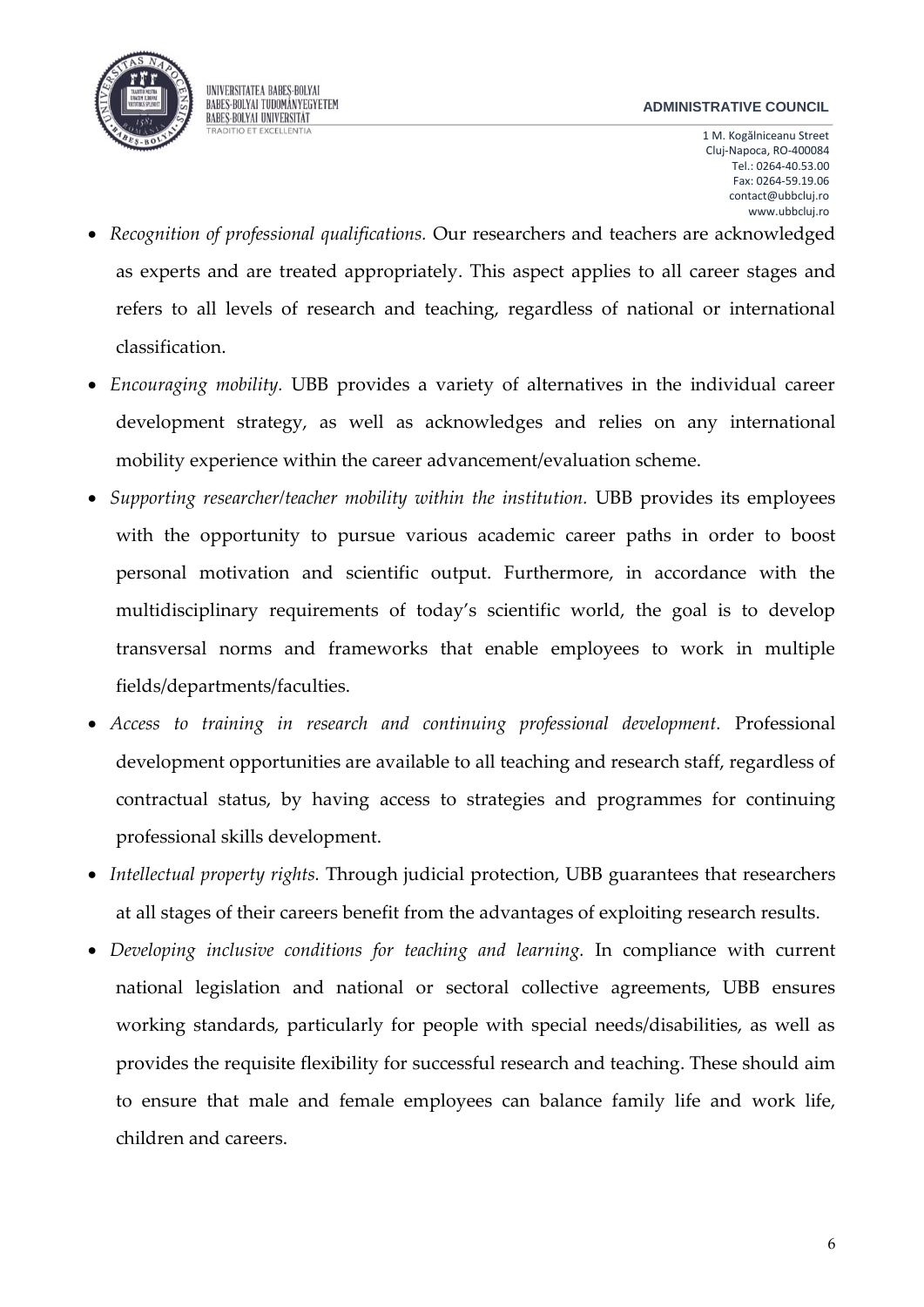

UNIVERSITATEA BABEȘ-BOLYAI **BABES-BOLYAI TUDOMÁNYEGYETEM BABES-BOLYAI UNIVERSITÄT** 

1 M. Kogălniceanu Street Cluj-Napoca, RO-400084 Tel.: 0264-40.53.00 Fax: 0264-59.19.06 contact@ubbcluj.ro www.ubbcluj.ro

- *Funding and salaries.* In comparison to other academic institutions in Romania, UBB provides teaching staff and researchers with more equitable, adequate, and appealing funding conditions. Moreover, employees are adequately covered by a comprehensive social security scheme.
- *Teaching* must be regarded as a valuable option in the researchers' career paths. Nevertheless,, teaching responsibilities should not be overwhelming and should not hinder researchers from carrying out their research activities, particularly at the start of their careers.
- *Encouraging teamwork.* UBB encourages its employees to develop collaborative projects in compliance with the multidisciplinary practices of current research and the transversal versatility of the constituent faculties/departments.
- *Improving teaching-research performance through a mentoring and peer assistance scheme.* The role of supervisors ensures continuous training of staff by making sure that trainers are properly qualified and that they can devote time, skills, expertise, and appropriate input to inexperienced teachers/researchers.
- *Petitions/complaints.* UBB sets out effective protocols to address complaints and petitions by researchers and teachers, in compliance with national rules and regulations.
- *Participation in decision-making bodies*. In order to safeguard and facilitate their individual and collective interests and contribute effectively and unhindered to the development of the institution, both teachers and researchers must be represented in the relevant information, advisory and decision-making bodies.

### **IV.3.** *Equal opportunity and gender representation*

 *Non-discrimination.* UBB will not discriminate against teachers and researchers based on their gender, age, race, national or social origin, religion or sexual orientation, language, disability, political views, or economic background.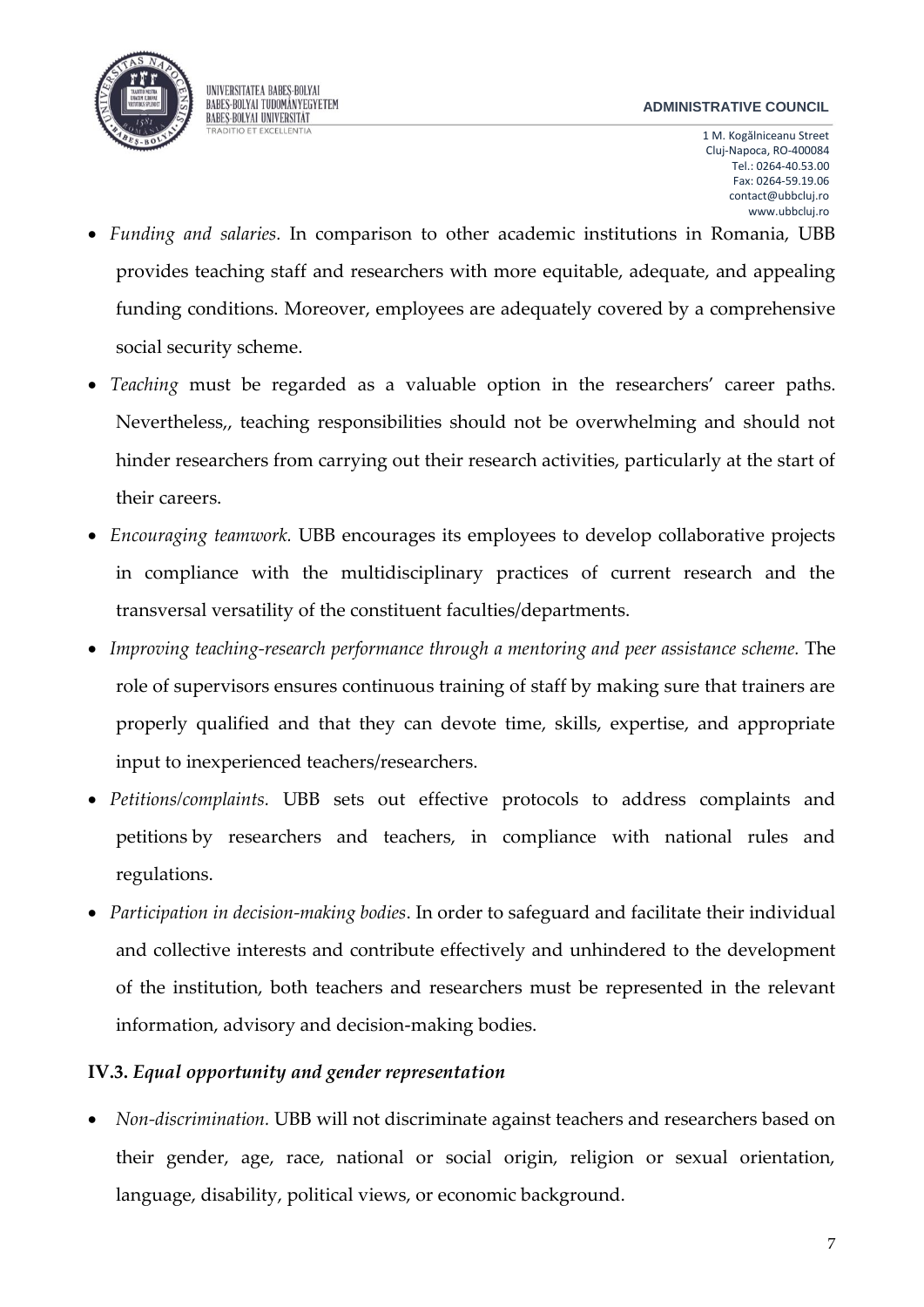

UNIVERSITATEA BABEȘ-BOLYAI BABES-BOLYAI TUDOMÁNYEGYETEM **BABES-BOLYAI UNIVERSITÄT** 

1 M. Kogălniceanu Street Cluj-Napoca, RO-400084 Tel.: 0264-40.53.00 Fax: 0264-59.19.06 contact@ubbcluj.ro www.ubbcluj.ro

- *Equal contractual rights* are guaranteed by non-discrimination against fixed-term employees in relation to permanent employees; avoiding abuse generated by consecutive fixed-term contracts; improving access to training for fixed-term employees and ensuring that temporary employees are aware of available permanent positions.
- *Gender balance.* UBB focuses on procedures that govern the equal representation of men and women at all personnel levels, including monitoring and management. In terms of gender balance, selection and assessment committees must also be equitable.

### *IV.4. Recruitment and evaluation*

- *Transparency in the human resource recruitment process.* The mechanisms for recruiting and integrating teachers and researchers into the UBB must be open, efficient and transparent.
- *Synchronizing recruitment practices with European and international standards.* In order to align employment conditions with the international recruitment standards [\(http://europa.eu.int/eracareers\)](http://europa.eu.int/eracareers), UBB will use all available tools, especially internationally or globally accessible online resources (such as the pan-European researcher mobility portal).
- *Visibility and accessibility of job openings*. These will provide a broad overview of the expertise and skills needed, avoiding highly specialised terminology which could discourage potential candidates. Furthermore, the announcement will include a summary of the working conditions and employee rights, including the career development prospects.
- *Maintaining high standards in the recruitment of teaching and research personnel.* In accordance with the benefits provided by UBB to its employees, the institution's performance levels must preserve its high standards in relation to the Romanian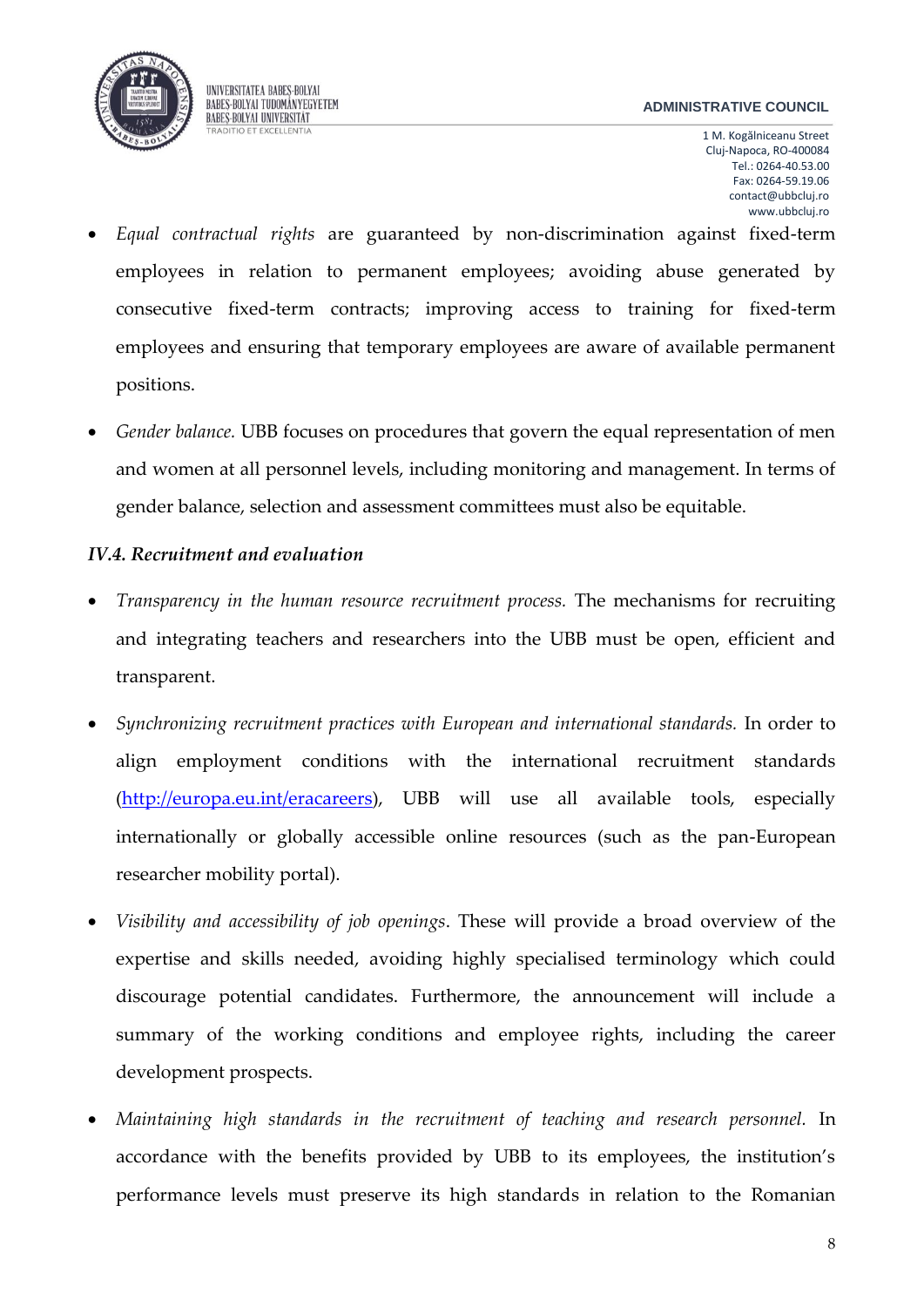#### **ADMINISTRATIVE COUNCIL**

1 M. Kogălniceanu Street Cluj-Napoca, RO-400084 Tel.: 0264-40.53.00 Fax: 0264-59.19.06 contact@ubbcluj.ro www.ubbcluj.ro

universities requirements and offer. In the sense of strengthening performance, the UBB strategy calls for the appointment of globally known experts to positions filled by selection on a fixed-term contract.

- *Increasing the effectiveness of quality assurance structures at the faculty level.* By involving students in the assessment process, UBB stimulates the activity of evaluation and quality assurance committees (CEAC) at the faculty level, as well as other democratic mechanisms.
- *Using transparent and scientometric parameters for performance evaluation.* UBB puts forward the development of stable and quantifiable metrics in order to measure academic and teaching output in compliance with international academic circuit criteria: the quality and quantity of scientific publications, participation in national and international conferences, relevant achievements and awards in the field of teaching.
- *Ongoing evaluation.* The quality of the education and teaching staff, as well as of the research units, will be subjected to a periodic review assessment (every three years), which will corroborate the performance criteria in effect at the national level with the indices established in each domain by the UBB academic community.
- *Stimulating and promoting outstanding scientific and didactic achievements.* As a *world-class* university, UBB seeks to recognize and reward employees who contribute to the institution's international competitiveness through a number of programmes (StarUBB Institute) and specific activities, including financial support for publications with Web of Science indexation, UBB Excellence Interviews, financial support for participation in prestigious international conferences, and annual scientific and teaching awards.

### **V. Final provisions**

This UBB policy is particularised and will be detailed – in accordance with the Action Plan and the timetable assumed by UBB in the letter of commitment to the